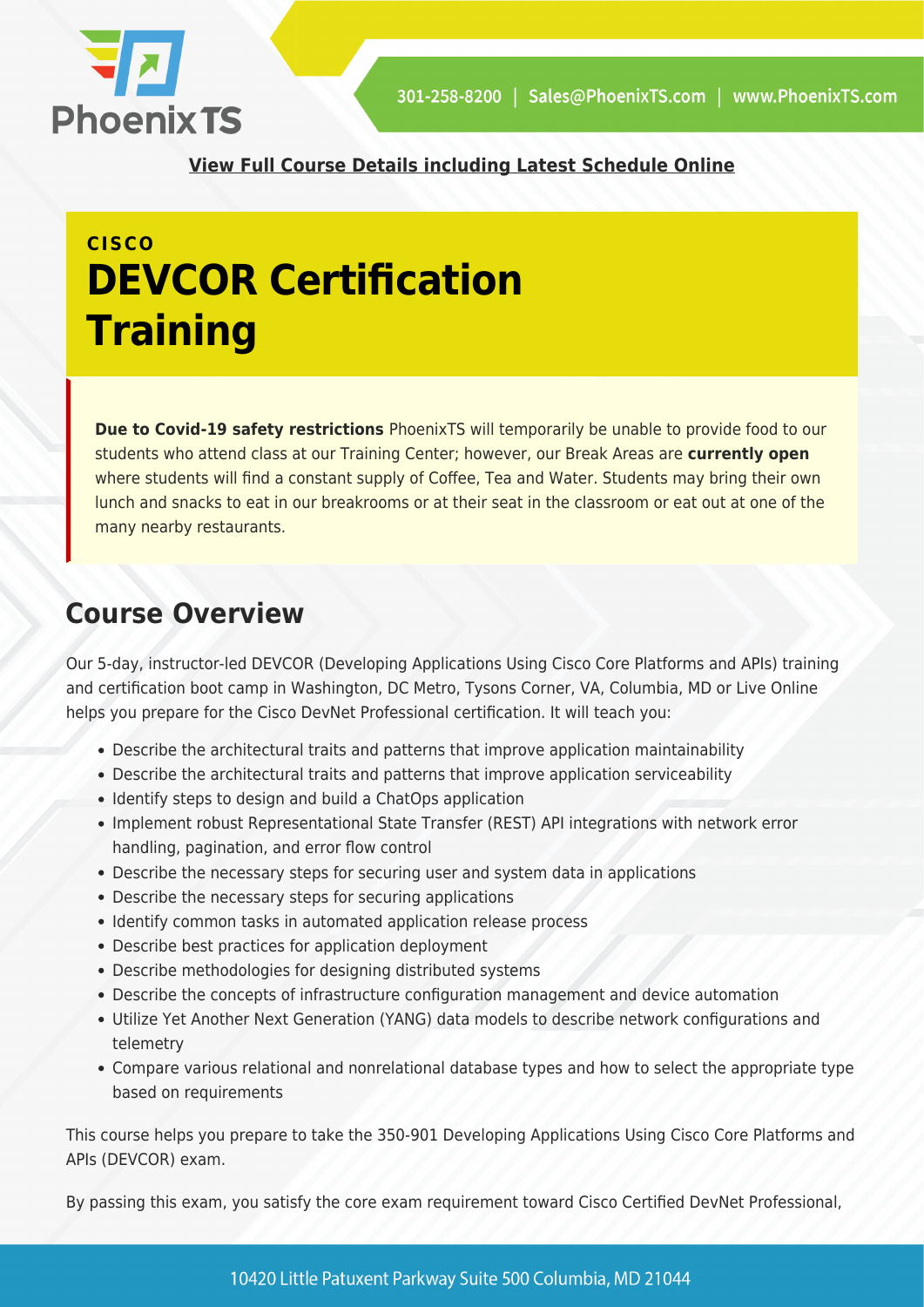

and you earn the Cisco Certified DevNet Specialist – Core certification.

## **Schedule**

Currently, there are no public classes scheduled. Please contact a Phoenix TS Training Consultant to discuss hosting a private class at 240-667-7757.

## **Course Outline**

### **Self-Study and Lecture**

- Designing for Maintainability
- Designing for Serviceability
- Implementing ChatOps Application
- Describing Advanced REST API Integration
- Securing Application Data
- Securing Web and Mobile Applications
- Automating Application-Release
- Deploying Applications
- Understanding Distributed Systems
- Orchestrating Network and Infrastructure
- Modeling Data with YANG
- Using Relational and Non-Relational Databases

#### **Lab Outline**

- Construct Sequence Diagram
- Construct Web Sequence Diagram
- Use Cisco Webex Teams™ API to Enable ChatOps
- Integrate Cisco Meraki™ API to List Service Set Identifiers (SSIDs) and Retrieve Location Data
- Use Paginated REST API Endpoint
- Utilize REST API Error Control Flow Techniques
- Evaluate Application for Common Open Web Application Security Project (OWASP) Vulnerabilities
- Resolve Merge Conflicts with Git
- Diagnose Continuous Integration and Continuous Delivery (CI/CD) Pipeline Failures
- Containerize Application Using Docker
- Integrate Application into Existing CI/CD Environment
- Diagnose Problems Using Application Logs
- Configure Network Parameters Using Ansible and Puppet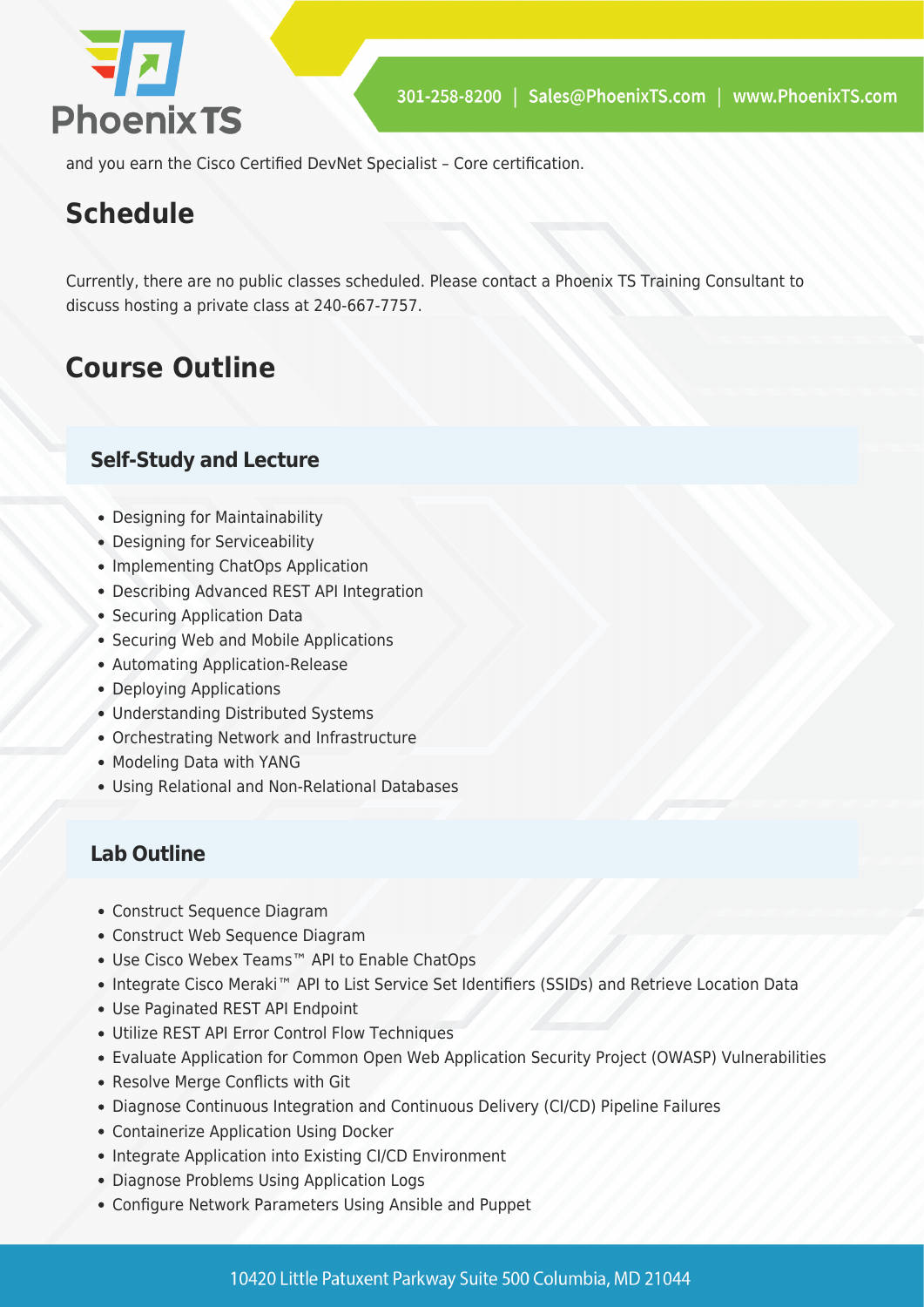

- Synchronize Firepower Device Configuration
- Utilize RESTCONF for Network Configuration
- Query Relational Database
- Ouery Document Store
- Query Time Series Database
- Query Graph Database

## **Exam Information**

Students can elect to take the 350-901 Exam.

#### **Certification Exam 350-901 Details:**

- Number of Questions: 50-60
- Passing Score: 80%
- Test Duration: 120 minutes
- Test Format: Multiple Choice, Multiple Answer, Drag and drop, Testlets, Simlets, Router & Switch **Simulations**
- Test Delivery: Pearson VUE

#### **DEVCOR Certification Exam Domains:**

Either exam option tests candidates on the following domains:

- Using APIs
- Cisco platforms
- Application deployment and security
- Infrastructure and automation

**Due to Covid-19 safety restrictions** PhoenixTS will temporarily be unable to provide food to our students who attend class at our Training Center; however, our Break Areas are **currently open** where students will find a constant supply of Coffee, Tea and Water. Students may bring their own lunch and snacks to eat in our breakrooms or at their seat in the classroom or eat out at one of the many nearby restaurants.